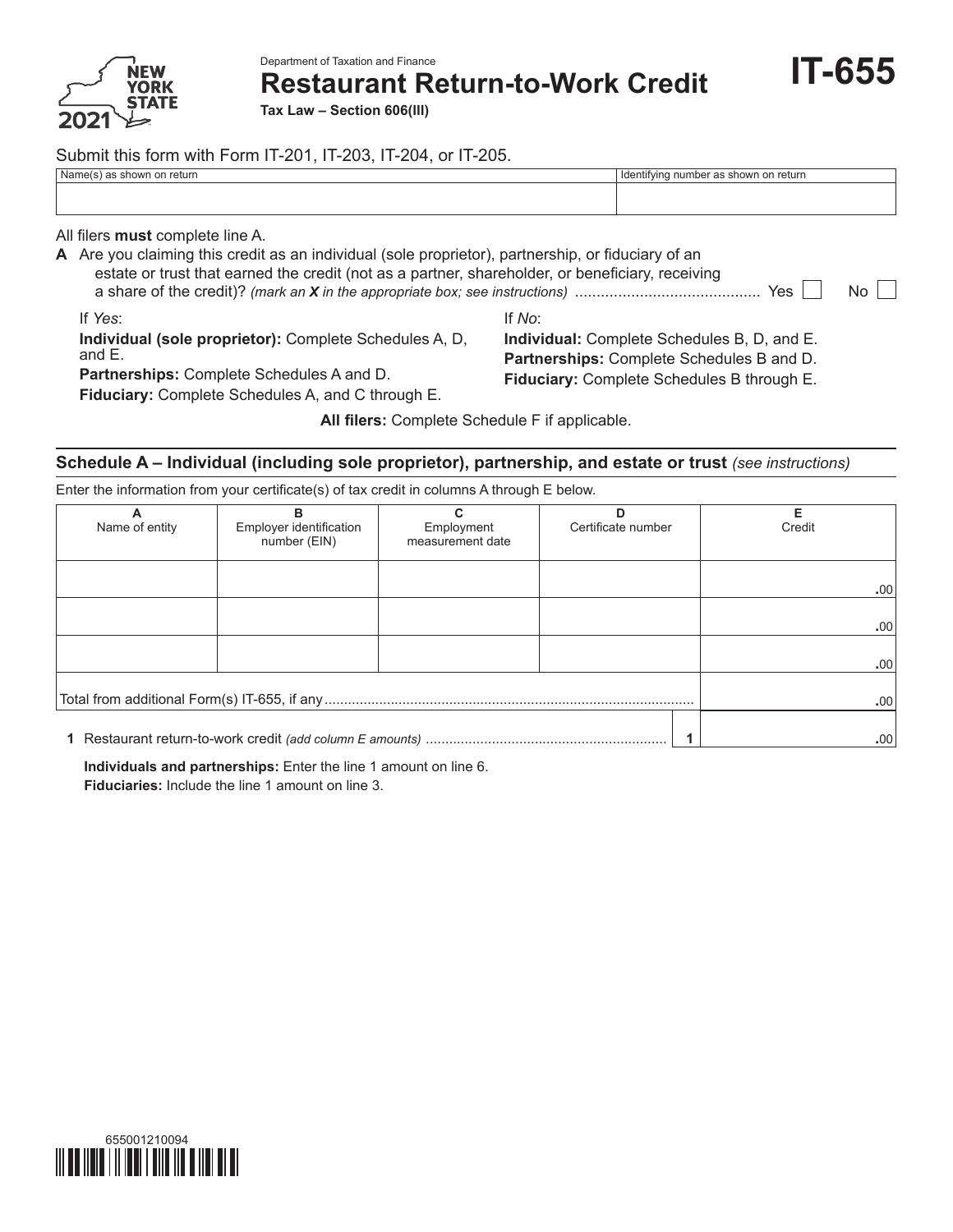## **Schedule B – Partner's, shareholder's, or beneficiary's share of credit** *(see instructions)*

If you were a partner in a partnership, a shareholder of a New York S corporation, or a beneficiary of an estate or trust and received a share of the credit from that entity, complete the following information for each partnership, New York S corporation, or estate or trust. For *Type*, enter *P* for partnership, *S* for S corporation, or *ET* for estate or trust.

| A<br>Name of entity | в<br>Type | EIN | Certificate number | Share of credit |
|---------------------|-----------|-----|--------------------|-----------------|
|                     |           |     |                    | .00             |
|                     |           |     |                    | .00             |
|                     |           |     |                    | .00             |
|                     |           |     |                    | .00             |
|                     |           |     |                    | .00             |

**Fiduciaries:** Include the line 2 amount on line 3. **All others:** Enter the line 2 amount on line 7.

#### **Schedule C – Beneficiary's and fiduciary's share of credit** *(see instructions)*

|                                                                                                       |                         | 3 | .00 <sub>1</sub>     |
|-------------------------------------------------------------------------------------------------------|-------------------------|---|----------------------|
| Beneficiary's name<br>(same as on Form IT-205, Schedule C)                                            | в<br>Identifying number |   | C<br>Share of credit |
|                                                                                                       |                         |   | .00                  |
|                                                                                                       |                         |   | .00                  |
|                                                                                                       |                         |   | .00                  |
|                                                                                                       |                         |   | .00                  |
|                                                                                                       |                         |   | .00 <sub>1</sub>     |
| 5 Fiduciary's share of credit (subtract line 4 from line 3; enter the result here and on line 8)<br>5 |                         |   | .00 <sub>1</sub>     |

#### **Schedule D – Computation of credit** *(see instructions)*

| Individuals and partnerships                                  | 6              |                                                                          | c         | .00  |
|---------------------------------------------------------------|----------------|--------------------------------------------------------------------------|-----------|------|
| <b>Partners, S corporation</b><br>shareholders, beneficiaries | $\overline{ }$ |                                                                          |           | .00' |
| <b>Fiduciaries</b>                                            |                |                                                                          | $\bullet$ | .00' |
|                                                               | 9              | Total amount of earned credits (add lines 6, 7, and 8; see instructions) | 9         | .00  |